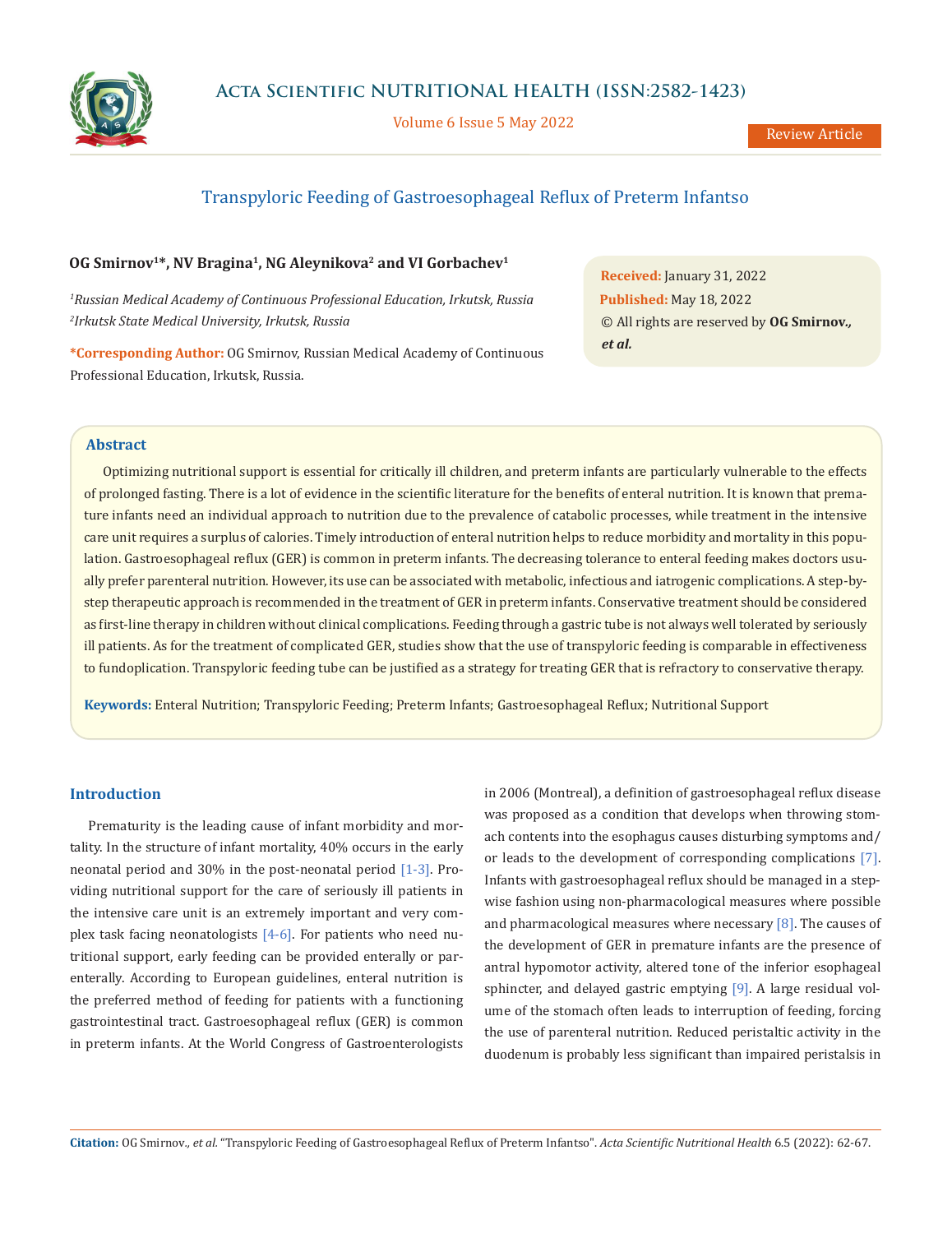the stomach. Placing the tube after the pylorus should overcome the risk of developing gastroesophageal reflux, since the pylorus acts as a protective barrier, excluding reflux of contents back into the stomach [10]. Methods of feeding a critically ill patient are still a goal of debate, as is the determination of the best way to provide enteral nutrition [11]. Postpyloric feeding is associated with a significant reduction in the residual volume of the stomach, which can ensure the intake of sufficient nutrients. It is successfully used to maintain enteral nutrition in patients who would otherwise require parenteral nutrition [12].

#### **Problems of feeding in preterm infants**

The incidence of GER among infants born before 34 weeks of pregnancy is approximately 22% [13,14]. In premature infants, gastroesophageal reflux should be considered as a pathological phenomenon that can be promoted by a number of physiological factors. First of all, they include the "supine" position of the body, which increases the migration of liquid gastric contents  $[15]$ . In addition, factors contributing to the development of gastroesophageal reflux include immature esophageal motility, delayed gastric emptying, which gives more time for reflux to occur  $[16]$ . The shorter inferior esophageal sphincter, which is located slightly above rather than below the diaphragm, serves as a less effective barrier to gastric contents [17]. After birth the esophagus lengthens, and the inferior esophageal sphincter moves deeper into the abdominal cavity, increasing the barrier effect. During development, the inferior esophageal sphincter functionally "matures", leading to a decrease in transient relaxations  $[18]$ . At the same time, the nature of infant feeding contributes to an increase in the frequency of GER development. The diet of preterm infants and the liquid consistency of food facilitates gastroesophageal regurgitation. In addition, to achieve normal growth, premature infants should get more calories than older babies. The need for the necessary calories creates a significant burden on the stomach. There is some supporting evidence for the theory that delayed gastric emptying leads to increased episodes of inferior esophageal sphincter relaxation that cause reflux  $[19]$ . Other evidence suggests that reflux in infants is mainly the result of inferior esophageal sphincter dysfunction, rather than delayed gastric emptying [20]. There are also external factors that contribute to the development of GER in infants. Some medications, such as theophylline and caffeine, often used to treat apnea and bronchopulmonary dysplasia in premature

63

infants, have a number of gastrointestinal side effects. Methylxanthines lead to smooth muscle relaxation, increased gastric secretion, and may be associated with increased episodes of reflux. Nasogastric tubes are often used to feed infants who have reduced or no sucking and swallowing reflexes. However, there are data indicating an increase in GER episodes when nasogastric tubes are standing [6]. In addition, some clinical conditions and syndromes commonly seen in the intensive care unit also put infants at increased risk of developing gastroesophageal reflux. The association between apnea, gastroesophageal reflux, and bronchopulmonary dysplasia remains controversial [21-23]. However, in some cases, gastroesophageal reflux may be associated with complications such as feeding problems, growth retardation, esophagitis, and aspiration [24,25]. Conservative treatment of gastroesophageal reflux is still a subject of debate. A non-pharmacological approach, such as changing the body position [19], changing the feeding regimen, and using anti-reflux formulas for feeding, is currently considered the recommended strategy in the treatment of premature infants [26]. The use of inhibitors of gastric acid secretion, such as H2-receptor blockers and proton pump inhibitors, is associated with an increase in the number of cases of necrotic enterocolitis and infection [27]. There is evidence that oral domperidone administration causes prolongation of the QT interval [13]. Therefore, before starting pharmacological therapy, the prospects for risk and benefit should be carefully evaluated. GER is usually suspected based on the development of a number of clinical symptoms, but it can also be confirmed by special diagnostic methods. Esophageal pH measurement is generally recognized as a standard diagnostic method [19]. pH-metry also allows you to detect episodes of acid reflux. However, a significant limitation of this method is its inability to detect neutral refluxes. Thus, since the acidity of gastric juice depends on age, feeding mixtures buffer the pH of the stomach contents, therefore, the pH-metric may be erroneous when used in premature infants [17,15]. Another method for diagnosing gastroesophageal reflux is monitoring multiple intraluminal impedance  $[14]$ . This method analyzes variations in the electrical impedance of the esophagus through several intraluminal electrodes [19,28]. Because of its specific ability to detect non-acid refluxes, intraluminal impedance monitoring is considered a sensitive diagnostic tool, especially useful in the postprandial period [29]. A step-by-step therapeutic approach is recommended in the treatment of GER in preterm infants. Conservative treatment

**Citation:** OG Smirnov*., et al.* "Transpyloric Feeding of Gastroesophageal Reflux of Preterm Infantso". *Acta Scientific Nutritional Health* 6.5 (2022): 62-67.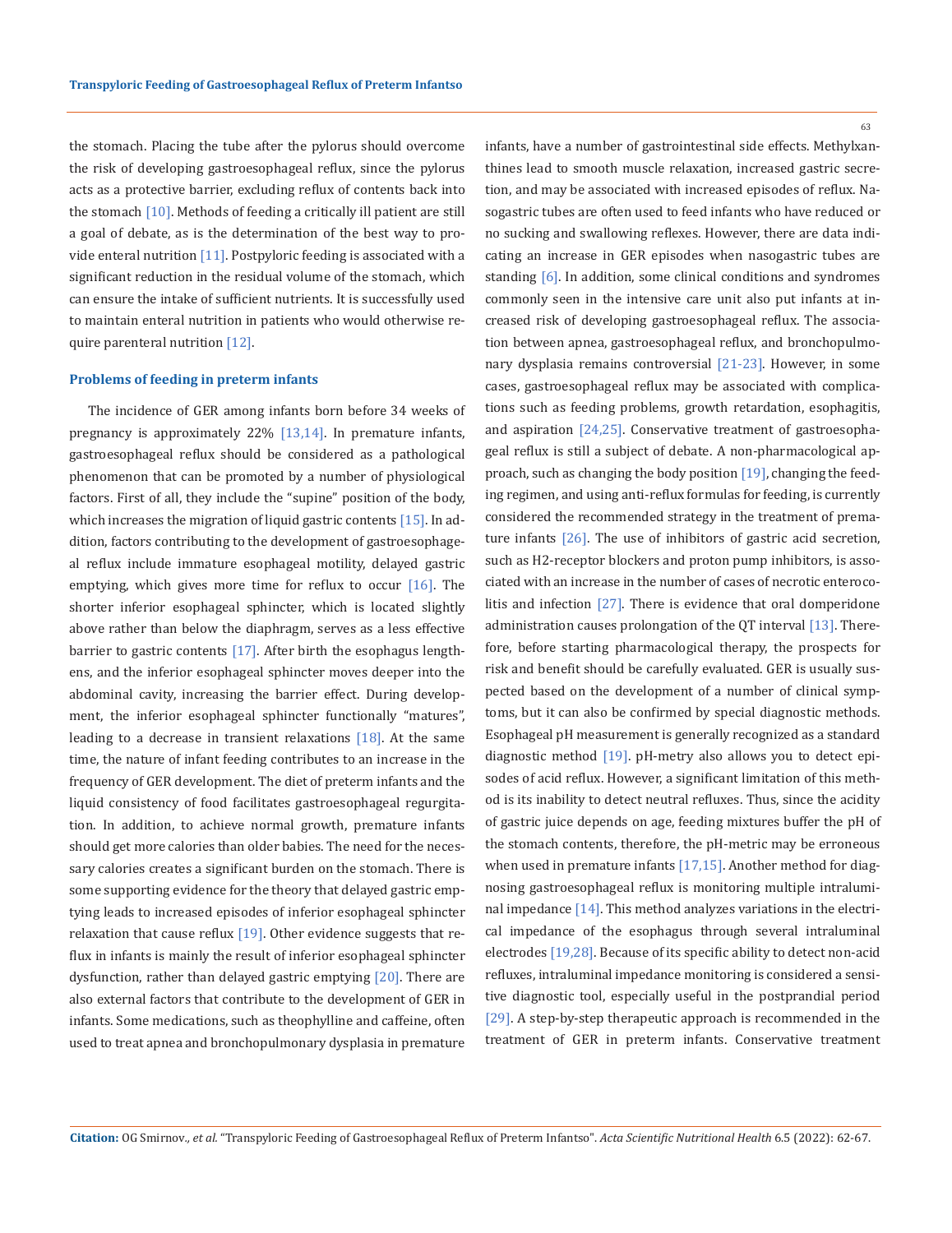should be considered as first-line therapy in children without clinical complications  $[30]$ . Based on the available data, body position can be considered a well-proven and safe treatment for premature infants with symptoms of uncomplicated GER. A decrease in GER manifestations is observed in the left side position with an elevated head end, while the position on the back and right side provokes reflux [31]. In addition, certain benefits can be achieved by changing the diet, for example, reducing the feeding rate or using a hydrolyzed mixture [9]. Antireflux drugs have been found to be ineffective in the treatment of gastroesophageal reflux in preterm infants, and gum used to thicken the food lump makes it difficult to absorb a number of nutrients  $[15,32]$ . There was also concern about a possible linking between the milk thickener and the development of necrotic enterocolitis [33]. According to many experts, the goal of feeding preterm infants should be to achieve a "catchup" growth rate that is close to the normal growth rate of a fetus of the same gestational age. Unfortunately, the majority of premature babies, born with very - and extremely low weight, do not receive enough nutrients to ensure normal development rates, and, as a result, have stunted growth during their hospital stay. Restricting nutrition after birth "until the baby is stable" ignores the understanding that without nutrition, the baby goes into a catabolic state of metabolism. Catabolism does not contribute to normal growth, development, and even more so to recovery. At this stage, it is important to define a strategy for improving nutritional status preterm infants, to eliminate the negative effects of poor growth associated with insufficient nutrient intake. Parenteral feeding and lack of enteral nutrition has many adverse consequences. Parenteral nutrition is associated with a significant loss of biodiversity and changes in the colonization pattern of gut microbes over time [34]. Studies conducted in animal models have shown that prolonged parenteral nutrition contributes to changes in bacterial colonization of the gut, changes in the microbiota, and the development of NEC. [35]. Nine randomized controlled trials of transpyloric feeding versus gastric tube feeding in preterm infants conducted in the 1970s and 1980s concluded that there was no evidence of improved "feeding tolerance" or growth but found an increased risk of gastrointestinal disorders and an increased risk of death. However, the study that showed an increased risk of death had unequal baseline characteristics that could explain the difference in the compared groups: the average gestational age was 27.7 weeks in the transpyloric feeding group versus 28.5 weeks in the gastric feeding

64

group. Also, in the group with transpyloric feeding, children had an initially low Apgar score, which is known to be a very unfavorable criterion [36]. After excluding this study from the Cochrane Analysis, no significant differences were found between these groups in mortality, weight gain, height, head circumference, necrotizing enterocolitis, and intestinal perforation. Studies evaluated transpyloric feeding as an initial feeding strategy compared to gastric tube feeding to improve growth and feeding tolerance, whereas transpyloric feeding was not evaluated as a treatment for gastroesophageal reflux in critically ill preterm infants. As for the treatment of complicated GER, extensive studies show that the use of transpyloric feeding is comparable in effectiveness to fundoplication [37,38]. Since transpyloric feeding or fundoplication does not affect swallowing function, aspiration pneumonia may persist due to swallowing dysfunction in children with severe neurological deficits. Studies conducted in newborns with apnea and bradycardia have shown that transpyloric feeding may have some benefit in reducing the frequency of both apnea and bradycardia, compared to gastric feeding [39,40]. Aspiration is a recognized factor of lung damage and is widespread among premature infants, which contributes to the development of bronchopulmonary diseases [22]. Transpyloric feeding is known to reduce the risk of aspiration and is safe in premature infants [41,42]. Early transpyloric feeding is associated with a reduced risk of death in BPD among infants with ENMT [43]. A study conducted in 2020 did not reveal an increase in the frequency of hypoxemia during transpyloric feeding compared to gastric feeding  $[23]$ . Refractory paresis of the stomach is a consequence of damage to the vagus nerve after surgery on the upper abdominal cavity. These studies have shown that the transpyloric probe is a safe, effective, and less invasive alternative for patients with postoperative gastroparesis  $[10]$ . It is also known that transpyloric feeding does not lead to changes in the hormonal profile of infants [41]. The risk of perforation of the intestinal wall during post-pyloric feeding is minimal [44-46]. Thus, transpyloric nutrition is an effective strategy for feeding seriously ill patients, eliminating complications of parenteral nutrition and reducing the risk of aspiration. Post-pyloric feeding in children in critical condition at the earliest possible time allows you to start effective enteral nutrition, minimize the number of possible gastrointestinal complications, which ultimately contributes to optimizing the quality of treatment for children [47]. According to various sources, half-element is osmolar formulas were used for post-pyloric nutrition

**Citation:** OG Smirnov*., et al.* "Transpyloric Feeding of Gastroesophageal Reflux of Preterm Infantso". *Acta Scientific Nutritional Health* 6.5 (2022): 62-67.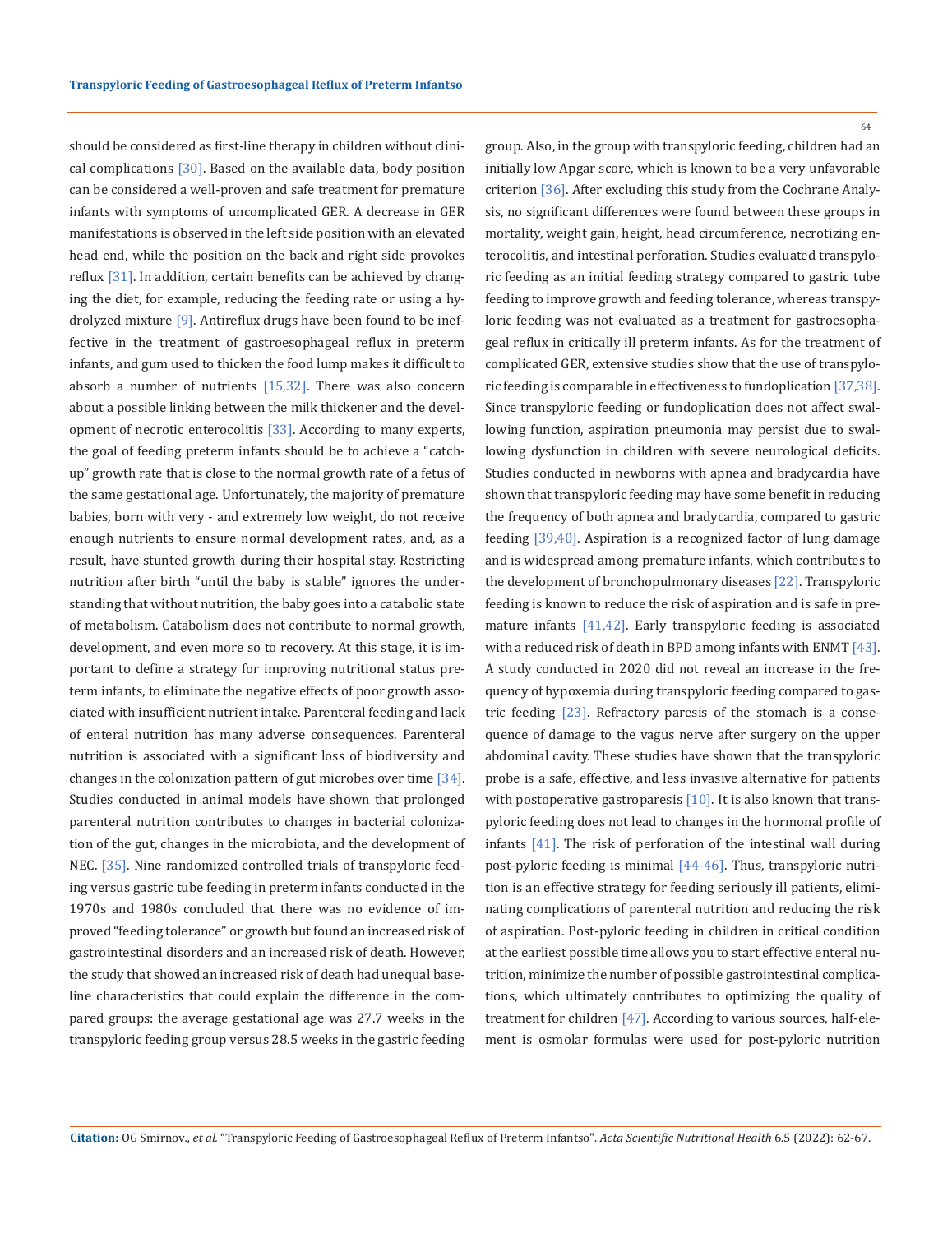[10,48]. The lack of evidence base on the possibility of using breast milk as a substrate for feeding limits the therapeutic potential of transpyloric nutrition. Indications for installing a postpyloric tube in newborns in critical condition are: the inability of gastric enteral nutrition, when the volume of stagnant gastric discharge is  $\geq 6$  ml per day [10]. Severe gastro-esophageal reflux with a risk of aspiration. Aerophagia, gastric distension, and intolerance to enteral feeding during noninvasive mechanical ventilation. Violation of gastric motility or gastric paresis [48].

### **Conclusion**

Based on the analysis literature, the usage of postpyloric feeding in premature infants, if gastral feeding is not possible, minimizes the risks of complications associated with the usage of parenteral nutrition, as well as with the absence of enteral feeding. Transpyloric feeding reduces the rate of aspiration in premature infants who need artificial ventilation. Feeding through a transpyloric tube can be justified as a strategy for treating enteral insufficiency caused by paresis of the upper gastrointestinal tract. In neonatal intensive care unit, the method of transpyloric feeding is underappreciated and underutilized.

# **Bibliography**

- 1. YS Aleksandrovich., *et al.* "Cardiopulmonary resuscitation of a newborn in the delivery room*". Pediatrician* 10.4 (2019): 5-16.
- 2. YS Alexandrovich., *et al.* ["Predicting early outcomes of critical](https://www.google.com/search?q=Predicting+early+outcomes+of+critical+conditions+in+newborns&client=firefox-b-d&ei=G7wpYvjPAdKX4-EPu7y8sAc&ved=0ahUKEwi4yY2Ulbv2AhXSyzgGHTseD3YQ4dUDCA0&uact=5&oq=Predicting+early+outcomes+of+critical+conditions+in+newborns&gs_lcp=Cgdnd3Mtd2l6EAMyBwgAEEcQsAMyBwgAEEcQsAMyBwgAEEcQsAMyBwgAEEcQsAMyBwgAEEcQsAMyBwgAEEcQsAMyBwgAEEcQsAMyBwgAEEcQsANKBAhBGABKBAhGGABQqAJYqAJg-QNoAXABeACAAQCIAQCSAQCYAQCgAQKgAQHIAQjAAQE&sclient=gws-wiz)  conditions in newborns*" [Bulletin of Anesthesiology and Resus](https://www.google.com/search?q=Predicting+early+outcomes+of+critical+conditions+in+newborns&client=firefox-b-d&ei=G7wpYvjPAdKX4-EPu7y8sAc&ved=0ahUKEwi4yY2Ulbv2AhXSyzgGHTseD3YQ4dUDCA0&uact=5&oq=Predicting+early+outcomes+of+critical+conditions+in+newborns&gs_lcp=Cgdnd3Mtd2l6EAMyBwgAEEcQsAMyBwgAEEcQsAMyBwgAEEcQsAMyBwgAEEcQsAMyBwgAEEcQsAMyBwgAEEcQsAMyBwgAEEcQsAMyBwgAEEcQsANKBAhBGABKBAhGGABQqAJYqAJg-QNoAXABeACAAQCIAQCSAQCYAQCgAQKgAQHIAQjAAQE&sclient=gws-wiz)citation* [9.4 \(2012\): 36-42.](https://www.google.com/search?q=Predicting+early+outcomes+of+critical+conditions+in+newborns&client=firefox-b-d&ei=G7wpYvjPAdKX4-EPu7y8sAc&ved=0ahUKEwi4yY2Ulbv2AhXSyzgGHTseD3YQ4dUDCA0&uact=5&oq=Predicting+early+outcomes+of+critical+conditions+in+newborns&gs_lcp=Cgdnd3Mtd2l6EAMyBwgAEEcQsAMyBwgAEEcQsAMyBwgAEEcQsAMyBwgAEEcQsAMyBwgAEEcQsAMyBwgAEEcQsAMyBwgAEEcQsAMyBwgAEEcQsANKBAhBGABKBAhGGABQqAJYqAJg-QNoAXABeACAAQCIAQCSAQCYAQCgAQKgAQHIAQjAAQE&sclient=gws-wiz)
- 3. DO Ivanov., *et al.* ["Infant mortality in the Russian Federation](https://journals.eco-vector.com/pediatr/article/view/6691)  [and influence on its dynamic factors".](https://journals.eco-vector.com/pediatr/article/view/6691) *Pediatrician* 8.3 (2017): [5-14.](https://journals.eco-vector.com/pediatr/article/view/6691)
- 4. AN Zavyalova., *et al.* ["Enteral nutrition in palliative medicine in](https://journals.eco-vector.com/pediatr/article/view/7884)  children". *Pediatrician* [8.6 \(2017\): 105-113.](https://journals.eco-vector.com/pediatr/article/view/7884)
- 5. DO Ivanov., *et al.* ["Assessment of adaptation of the body of in](https://journals.eco-vector.com/pediatr/article/view/15675)[fants born with different types of mild intrauterine growth re](https://journals.eco-vector.com/pediatr/article/view/15675)tardation". *Pediatrician* [10.3 \(2019\): 5-16.](https://journals.eco-vector.com/pediatr/article/view/15675)
- 6. I I Mebelova. "Modern approaches to enteral nutrition of preterm infants with extremely low and very low birth weight". *Neonatology: News. Opinions. Training* 3.13 (2016): 72-80.
- 7. NM Rakhimzhanov., *et al.* "Nutritional support for patients with severe traumatic brain injury". *Medicine (Almaty)* 4.190 (2018): 53-57.
- 8. GG Liang., *et al.* ["Therapeutic effect of a temporary transpylo](https://www.researchgate.net/publication/331384199_Therapeutic_effect_of_a_temporary_transpyloric_stent_in_refractory_post-surgical_gastroparesis_A_case_report)[ric stent in refractory post-surgical gastroparesis: a case re](https://www.researchgate.net/publication/331384199_Therapeutic_effect_of_a_temporary_transpyloric_stent_in_refractory_post-surgical_gastroparesis_A_case_report)port". *BMC Surgery* [19.1 \(2019\): 1-4.](https://www.researchgate.net/publication/331384199_Therapeutic_effect_of_a_temporary_transpyloric_stent_in_refractory_post-surgical_gastroparesis_A_case_report)
- 9. EC Eichenwald., *et al.* ["Diagnosis and management of gastro](https://pubmed.ncbi.nlm.nih.gov/29915158/)[esophageal reflux in preterm infants".](https://pubmed.ncbi.nlm.nih.gov/29915158/) *Pediatrics* 142.1 (2018).
- 10. RK Gizatullin., *et al.* "Postpiloric nutritional support in the complex treatment of neonatal sepsis". *Bulletin of Anesthesiology and Resuscitation* 12.3 (2015).
- 11. RN Lopez., *et al.* ["Gastro-oesophageal reflux disease in infancy:](https://pubmed.ncbi.nlm.nih.gov/31834639/)  [a review based on international guidelines".](https://pubmed.ncbi.nlm.nih.gov/31834639/) *The Medical journal of Australia* [212.1 \(2020\): 40-44.](https://pubmed.ncbi.nlm.nih.gov/31834639/)
- 12. RK Agarwal., *et al.* "Nasojejunal and nasoduodenal tube feeding". *Indian Pediatrics* 17.5 (1980): 472-475.
- 13. L Caraballo., *et al.* ["Proarrhythmic effects of domperidone in](https://www.researchgate.net/publication/268984952_Proarrhythmic_effects_of_domperidone_in_infants_a_systematic_review)  infants: a systematic review". *[Farmacia hospitalaria: Organo](https://www.researchgate.net/publication/268984952_Proarrhythmic_effects_of_domperidone_in_infants_a_systematic_review)  [Official de Expresion Cientifica de la Sociedad Espanola de](https://www.researchgate.net/publication/268984952_Proarrhythmic_effects_of_domperidone_in_infants_a_systematic_review)  [Farmacia Hospitalaria](https://www.researchgate.net/publication/268984952_Proarrhythmic_effects_of_domperidone_in_infants_a_systematic_review)* 38.5 (2014): 43-44.
- 14. AK Leung., *et al.* ["Gastroesophageal reflux in children: an up](https://www.ncbi.nlm.nih.gov/pmc/articles/PMC6586172/)dated review". *[Drugs in Context](https://www.ncbi.nlm.nih.gov/pmc/articles/PMC6586172/)* 8 (2019): 1-12.
- 15. A Rybak., *et al.* ["Gastro-Esophageal Reflux in Children".](https://pubmed.ncbi.nlm.nih.gov/28763023/) *Inter[national Journal of Molecular Sciences](https://pubmed.ncbi.nlm.nih.gov/28763023/)* 18.8 (2017): 2-17.
- 16. CL Berseth., *et al.* ["Gestational evolution of small intestine mo](https://pubmed.ncbi.nlm.nih.gov/2507768/)[tility in preterm and term infants".](https://pubmed.ncbi.nlm.nih.gov/2507768/) *The Journal of Pediatrics*  [115.4 \(1989\): 646-651.](https://pubmed.ncbi.nlm.nih.gov/2507768/)
- 17. MR Palla., *et al.* ["Progression of Gastric Acid Production in](https://www.frontiersin.org/articles/10.3389/fped.2018.00211/full)  [Preterm Neonates: Utilization of In-vitro Method".](https://www.frontiersin.org/articles/10.3389/fped.2018.00211/full) *Frontiers in Pediatrics* [6 \(2018\): 1-4.](https://www.frontiersin.org/articles/10.3389/fped.2018.00211/full)
- 18. [TD Ferguson. "Gastroesophageal Reflux: Regurgitation in the](https://pubmed.ncbi.nlm.nih.gov/29107332/)  Infant Population". *[Critical Care Nursing Clinics of North Amer](https://pubmed.ncbi.nlm.nih.gov/29107332/)ica* [30.1 \(2018\): 167-177.](https://pubmed.ncbi.nlm.nih.gov/29107332/)
- 19. F Cresi., *et al.* ["Multichannel Intraluminal Impedance and pH](https://www.researchgate.net/publication/342330586_Multichannel_Intraluminal_Impedance_and_pH_Monitoring_A_Step_Towards_Pediatric_Reference_Values)  [Monitoring: A Step Towards Pediatric Reference Values".](https://www.researchgate.net/publication/342330586_Multichannel_Intraluminal_Impedance_and_pH_Monitoring_A_Step_Towards_Pediatric_Reference_Values) *Jour[nal of Neurogastroenterology and Motility](https://www.researchgate.net/publication/342330586_Multichannel_Intraluminal_Impedance_and_pH_Monitoring_A_Step_Towards_Pediatric_Reference_Values)* 26.3 (2020): 370- [377.](https://www.researchgate.net/publication/342330586_Multichannel_Intraluminal_Impedance_and_pH_Monitoring_A_Step_Towards_Pediatric_Reference_Values)

**Citation:** OG Smirnov*., et al.* "Transpyloric Feeding of Gastroesophageal Reflux of Preterm Infantso". *Acta Scientific Nutritional Health* 6.5 (2022): 62-67.

65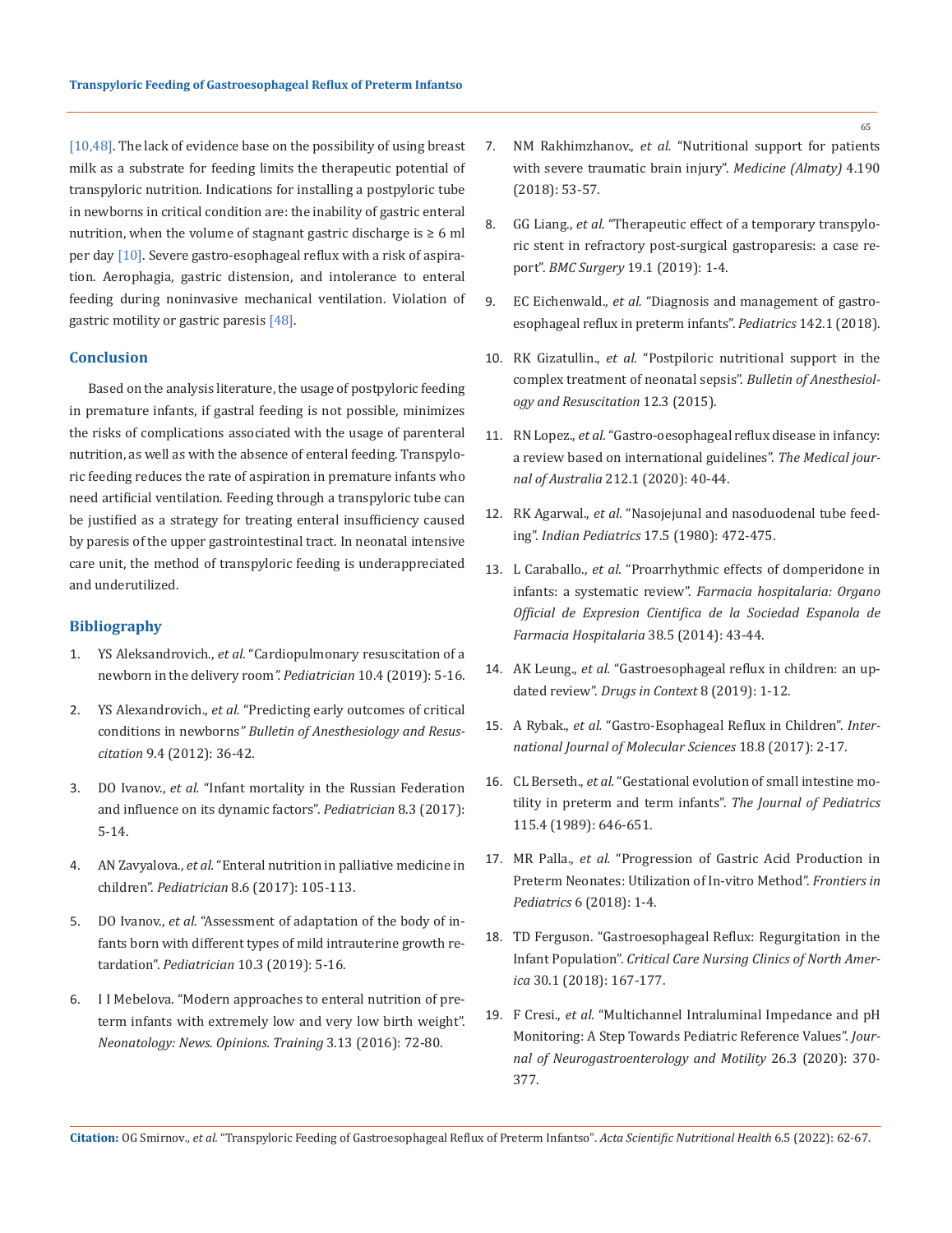- 20. NS Kwatra., *et al.* ["Gastric emptying of milk in infants and chil](https://pubmed.ncbi.nlm.nih.gov/31993707/)[dren up to 5 years of age: normative data and influencing fac](https://pubmed.ncbi.nlm.nih.gov/31993707/)tors". *[pediatric Radiology](https://pubmed.ncbi.nlm.nih.gov/31993707/)* 50.5 (2020): 689-697.
- 21. MT Clark., *et al.* ["Stochastic modeling of central apnea events](https://iopscience.iop.org/article/10.1088/0967-3334/37/4/463)  in preterm infants". *[Physiological Measurement](https://iopscience.iop.org/article/10.1088/0967-3334/37/4/463)* 37.4 (2016): [463-484.](https://iopscience.iop.org/article/10.1088/0967-3334/37/4/463)
- 22. S Farhath., *et al.* ["Pepsin, a marker of gastric contents, is in](https://publications.aap.org/pediatrics/article-abstract/121/2/e253/68726/Pepsin-a-Marker-of-Gastric-Contents-Is-Increased?redirectedFrom=fulltext)[creased in tracheal aspirates from preterm infants who de](https://publications.aap.org/pediatrics/article-abstract/121/2/e253/68726/Pepsin-a-Marker-of-Gastric-Contents-Is-Increased?redirectedFrom=fulltext)[velop bronchopulmonary dysplasia".](https://publications.aap.org/pediatrics/article-abstract/121/2/e253/68726/Pepsin-a-Marker-of-Gastric-Contents-Is-Increased?redirectedFrom=fulltext) *Pediatrics* 121.2 (2008): [253-259.](https://publications.aap.org/pediatrics/article-abstract/121/2/e253/68726/Pepsin-a-Marker-of-Gastric-Contents-Is-Increased?redirectedFrom=fulltext)
- 23. EA Jensen., *et al.* ["Individualising care in severe bronchopul](https://nutrition.pharmacy.purdue.edu/individualising-care-severe-bronchopulmonary-dysplasia-series-n-1-trials-comparing-transpyloric-and)[monary dysplasia: a series of N-of-1 trials comparing trans](https://nutrition.pharmacy.purdue.edu/individualising-care-severe-bronchopulmonary-dysplasia-series-n-1-trials-comparing-transpyloric-and)pyloric and gastric feeding". *[Archives of Disease in Childhood.](https://nutrition.pharmacy.purdue.edu/individualising-care-severe-bronchopulmonary-dysplasia-series-n-1-trials-comparing-transpyloric-and)  [Fetal and Neonatal Edition](https://nutrition.pharmacy.purdue.edu/individualising-care-severe-bronchopulmonary-dysplasia-series-n-1-trials-comparing-transpyloric-and)* 105.4 (2020): 399-404.
- 24. F Cresi., *et al.* ["Cardiorespiratory events in infants with gas](https://onlinelibrary.wiley.com/doi/10.1111/nmo.13278)[troesophageal reflux symptoms: Is there any association?".](https://onlinelibrary.wiley.com/doi/10.1111/nmo.13278)  *[Neurogastroenterology and Motility: The Official Journal of the](https://onlinelibrary.wiley.com/doi/10.1111/nmo.13278)  [European Gastrointestinal Motility Society](https://onlinelibrary.wiley.com/doi/10.1111/nmo.13278)* 30.5 (2018): 32-78.
- 25. ML Sole., *et al.* ["Is α-Amylase an Important Biomarker to De](https://pubmed.ncbi.nlm.nih.gov/32695988/)[tect Aspiration of Oral Secretions in Ventilated Patients?".](https://pubmed.ncbi.nlm.nih.gov/32695988/) *Criti[cal Care Explorations](https://pubmed.ncbi.nlm.nih.gov/32695988/)* 2.7 (2020): 1-5.
- 26. HG Dahlen., *et al.* ["Gastro-oesophageal reflux: a mixed meth](https://pubmed.ncbi.nlm.nih.gov/29429411/)[ods study of infants admitted to hospital in the first 12 months](https://pubmed.ncbi.nlm.nih.gov/29429411/)  [following birth in NSW \(2000-2011\)".](https://pubmed.ncbi.nlm.nih.gov/29429411/) *BMC Pediatrics* 18.1 [\(2018\): 30.](https://pubmed.ncbi.nlm.nih.gov/29429411/)
- 27. CJ Rhee., *et al.* ["Neonatal cerebrovascular autoregulation".](https://www.nature.com/articles/s41390-018-0141-6?proof=thttps%3A%2F%2Fwww.nature.com%2Farticles%2Fsj.bdj.2014.353%3Fproof%3Dt) *Pediatric Research* [84.5 \(2018\): 602-610.](https://www.nature.com/articles/s41390-018-0141-6?proof=thttps%3A%2F%2Fwww.nature.com%2Farticles%2Fsj.bdj.2014.353%3Fproof%3Dt)
- 28. F Cresi., *et al.* ["Esophageal Bolus Transit in Newborns with](https://www.researchgate.net/publication/290221375_Esophageal_Bolus_Transit_in_Newborns_with_Gastroesophageal_Reflux_Disease_Symptoms_A_Multichannel_Intraluminal_Impedance_Study)  [Gastroesophageal Reflux Disease Symptoms: A Multichannel](https://www.researchgate.net/publication/290221375_Esophageal_Bolus_Transit_in_Newborns_with_Gastroesophageal_Reflux_Disease_Symptoms_A_Multichannel_Intraluminal_Impedance_Study)  [Intraluminal Impedance Study".](https://www.researchgate.net/publication/290221375_Esophageal_Bolus_Transit_in_Newborns_with_Gastroesophageal_Reflux_Disease_Symptoms_A_Multichannel_Intraluminal_Impedance_Study) *Pediatric Gastroenteology, [Hepatology and Nutrition](https://www.researchgate.net/publication/290221375_Esophageal_Bolus_Transit_in_Newborns_with_Gastroesophageal_Reflux_Disease_Symptoms_A_Multichannel_Intraluminal_Impedance_Study)* 18.4 (2015): 238-245.
- 29. E Dermyshi., *et al.* ["Antacid therapy for gastroesophageal re](https://bmjpaedsopen.bmj.com/content/2/1/e000287)[flux in preterm infants: a systematic review".](https://bmjpaedsopen.bmj.com/content/2/1/e000287) *BMJ Paediatrics Open* [2.1 \(2018\): 1-9.](https://bmjpaedsopen.bmj.com/content/2/1/e000287)
- 30. WF Malcolm., *et al.* ["Use of medications for gastroesophageal](https://publications.aap.org/pediatrics/article-abstract/121/1/22/71046/Use-of-Medications-for-Gastroesophageal-Reflux-at?redirectedFrom=fulltext)  [reflux at discharge among extremely low birth weight infants".](https://publications.aap.org/pediatrics/article-abstract/121/1/22/71046/Use-of-Medications-for-Gastroesophageal-Reflux-at?redirectedFrom=fulltext)  *Pediatrics* [121.1 \(2008\): 22-27.](https://publications.aap.org/pediatrics/article-abstract/121/1/22/71046/Use-of-Medications-for-Gastroesophageal-Reflux-at?redirectedFrom=fulltext)
- 31. M Bellaïche., *et al.* ["Gastroesophageal reflux and sleep position](https://pubmed.ncbi.nlm.nih.gov/27916335/)  [of infants. A survey conducted in France by 493 pediatricians".](https://pubmed.ncbi.nlm.nih.gov/27916335/)  *[Archives de Pediatrie: Organe Officiel de la Societe Francaise de](https://pubmed.ncbi.nlm.nih.gov/27916335/)  Pediatrie* [24.1 \(2017\): 17-23.](https://pubmed.ncbi.nlm.nih.gov/27916335/)
- 32. R Rosen., *et al.* ["Pediatric Gastroesophageal Reflux Clinical](https://pubmed.ncbi.nlm.nih.gov/29470322/)  [Practice Guidelines: Joint Recommendations of the North](https://pubmed.ncbi.nlm.nih.gov/29470322/)  [American Society for Pediatric Gastroenterology, Hepatology,](https://pubmed.ncbi.nlm.nih.gov/29470322/)  [and Nutrition and the European Society for Pediatric Gastro](https://pubmed.ncbi.nlm.nih.gov/29470322/)[enterology, Hepatology, and Nutrition".](https://pubmed.ncbi.nlm.nih.gov/29470322/) *Journal of pediatric [gastroenterology and nutrition](https://pubmed.ncbi.nlm.nih.gov/29470322/)* 66.3 (2018): 516-554.
- 33. J Beal., *et al.* ["Late onset necrotizing enterocolitis in infants fol](https://pubmed.ncbi.nlm.nih.gov/22575248/)[lowing use of a xanthan gum-containing thickening agent".](https://pubmed.ncbi.nlm.nih.gov/22575248/) *The [Journal of Pediatrics](https://pubmed.ncbi.nlm.nih.gov/22575248/)* 161.2 (2012): 354-356.
- 34. HD Dellagrammaticas., *et al.* ["Upper intestinal bacterial flora](https://www.ncbi.nlm.nih.gov/pmc/articles/PMC1628092/)  during transpyloric feeding". *[Archives of Diseases Childhood](https://www.ncbi.nlm.nih.gov/pmc/articles/PMC1628092/)* [58.2 \(1983\): 115-119.](https://www.ncbi.nlm.nih.gov/pmc/articles/PMC1628092/)
- 35. AF Dahlgren., *et al.* ["Longitudinal changes in the gut micro](https://pubmed.ncbi.nlm.nih.gov/30965357/)[biome of infants on total parenteral nutrition".](https://pubmed.ncbi.nlm.nih.gov/30965357/) *Pediatric Research* [86.1 \(2019\): 107-114.](https://pubmed.ncbi.nlm.nih.gov/30965357/)
- 36. IA Laing., *et al.* ["Nasogastric compared with nasoduodenal](https://pubmed.ncbi.nlm.nih.gov/812052/)  [feeding in low birthweight infants".](https://pubmed.ncbi.nlm.nih.gov/812052/) *Archives of Disease in Childhood* [61.2 \(1986\): 138-141.](https://pubmed.ncbi.nlm.nih.gov/812052/)
- 37. JA Cheek., *et al.* ["Nasojejunal alimentation for premature and](https://pubmed.ncbi.nlm.nih.gov/4634019/)  [full-term newborn infants".](https://pubmed.ncbi.nlm.nih.gov/4634019/) *Journal of Pediatrics* 82.6 (1973): [955-962.](https://pubmed.ncbi.nlm.nih.gov/4634019/)
- 38. B Stone., *et al.* ["Effectiveness of fundoplication or gastrojejunal](https://www.frontiersin.org/articles/10.3389/fped.2020.00333/full)  [feeding in children with neurologic impairment".](https://www.frontiersin.org/articles/10.3389/fped.2020.00333/full) *Hospital Pediatrics* [7.3 \(2017\): 1-9.](https://www.frontiersin.org/articles/10.3389/fped.2020.00333/full)
- 39. WF Malcolm., *et al.* ["Transpyloric tube feeding in very low](https://pubmed.ncbi.nlm.nih.gov/19242488/)  [birthweight infants with suspected gastroesophageal reflux:](https://pubmed.ncbi.nlm.nih.gov/19242488/)  [impact on apnea and bradycardia".](https://pubmed.ncbi.nlm.nih.gov/19242488/) *Journal of Perinatology: [Official Journal of the California Perinatal Association](https://pubmed.ncbi.nlm.nih.gov/19242488/)* 29.5 [\(2009\): 372-375.](https://pubmed.ncbi.nlm.nih.gov/19242488/)
- 40. W McGuire., *et al.* ["Systematic review of transpyloric versus](https://pubmed.ncbi.nlm.nih.gov/15102729/)  [gastric tube feeding for preterm infants?".](https://pubmed.ncbi.nlm.nih.gov/15102729/) *Archives of Disease [in Childhood Fetal and Neonatal Edition](https://pubmed.ncbi.nlm.nih.gov/15102729/)* 89.3 (2004): 24-58.

**Citation:** OG Smirnov*., et al.* "Transpyloric Feeding of Gastroesophageal Reflux of Preterm Infantso". *Acta Scientific Nutritional Health* 6.5 (2022): 62-67.

66